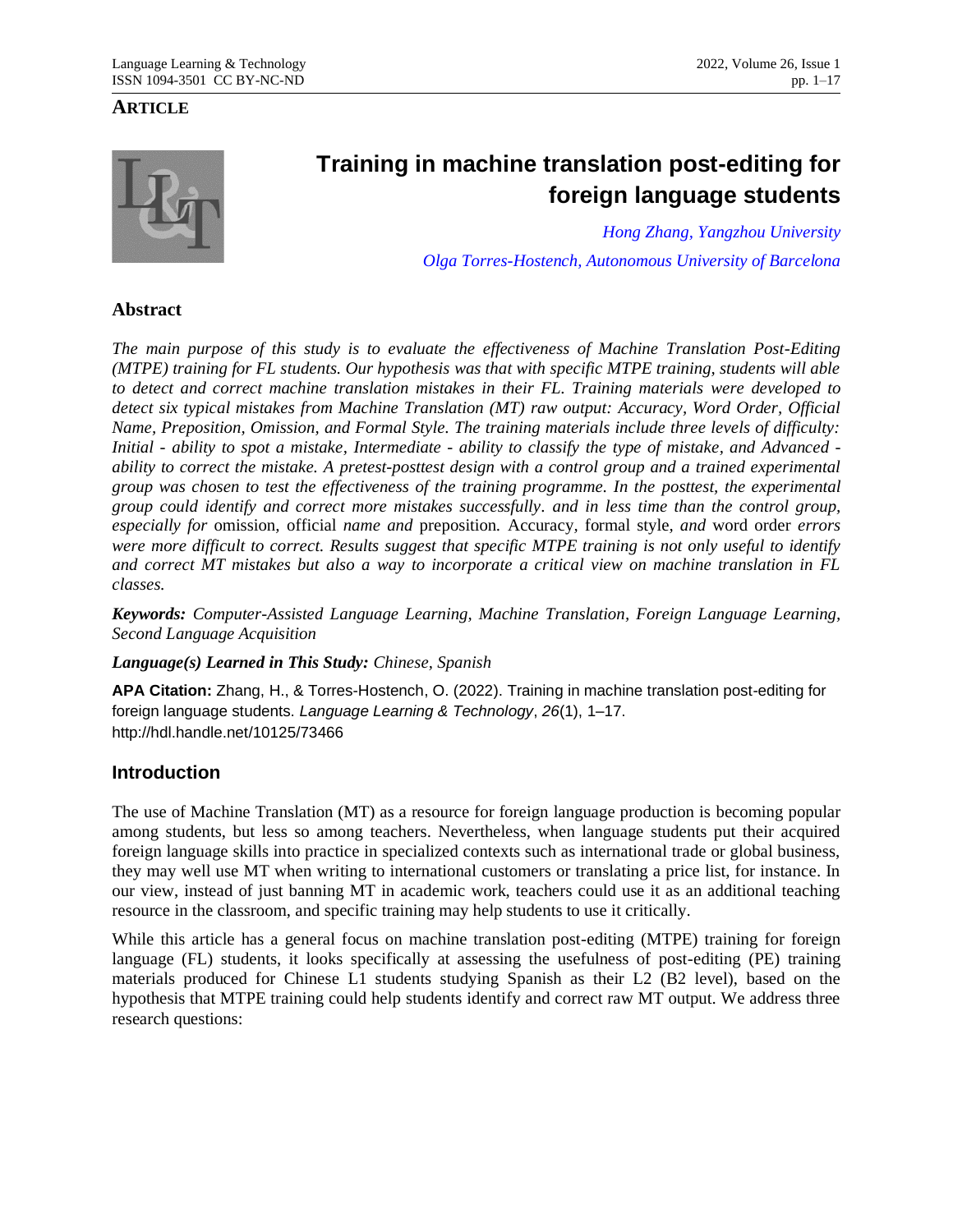- 1. To what extent can MTPE training help students identify and correct raw MT output? [This was tested with a pretest-posttest evaluation]
- 2. What kinds of MT mistakes are easiest to correct? [This was tested by observing which MT errors are identified and corrected by more students]
- 3. What kinds of MT mistakes are most difficult to correct? [This was tested by observing which MT errors are identified and corrected by less students]

#### **Literature Review**

The study of MT in language learning has been investigated by different authors and from different perspectives for decades. As far back as 1995, Anderson argued that "MT can be used as a powerful focal point in L2 learning" (Anderson, 1995, p. 89). Moving forward in a chronological overview of the literature, another noteworthy study is that of Kliffer (2005), which found not only that students postediting into L2 improved MT output remarkably, but also that the weaker students valued the experience most and in fact preferred PE to translating from scratch. Perhaps the most cited article on this issue is by Niño (2008), who stated that through target language mistake detection and correction, MTPE proved beneficial for advanced students. Later, Niño also suggested that using MT for advanced language students could help their "awareness as to the complexity of translation and language learning" (Niño, 2009, p. 253). Another study in which MT proved helpful for language learning was that of Clifford et al. (2013, p. 116), where students critically assessed MT output, recognizing that, while it contained mistakes, they found MT to be helpful in their language learning, especially for vocabulary acquisition.

In relation to analysing MT mistakes and using PE in language learning, Kliffer stated that the postediting of MT "gave students insight into the huge challenges which have confronted MT, especially the questions of how to deal with syntactic and lexical ambiguity, non-literal language, and inferencing" (Kliffer, 2008, p. 63). Another interesting study on MT mistakes was conducted by Fredholm (2015), who looked at the mistakes pupils made when using online translation; they made fewer spelling or article/noun/adjective agreement errors, but more syntax and verb morphology mistakes. The studies in question point to specific training being necessary, as suggested by Sycz-Opoń and Galuskina (2017), who stated that post-editing raw MT output requires critical thinking and perceptiveness, and that training in the use of MT technology should be implemented in translation classes. In line with this approach, Rico et al. (2017) presented a PE training proposal in which students not only learn basic PE techniques but also question their preconceptions of MT to some degree.

Notwithstanding, there are also studies that discourage the use of MT in language learning, such as those of Loffler-Laurian (1983, 1985) and Lewis (1997). García and Pena (2011) noted that using MT does not help students because it could make them more dependent on technology than knowledge. Also, Fredholm (2015) advised that while advanced students can use MT, it is counterproductive for beginners and intermediate students. Additionally, there is an ongoing debate on the suitability of PE training for L1 speakers and FL students. Sánchez-Gijón and Torres-Hostench (2014) compared the PE skills of English L1 and English L2 translation trainees and the results were promising. L2 students were able to identify omission and mistranslation mistakes even better than English L1 translation trainees, but found it more difficult to identify grammar and syntax mistakes. In a nutshell, MTPE's potential for FL training is a field that is well worth exploring to obtain more data and information.

In order to design the present study for L2 students, it was necessary to consider not only previous research, but also the language combination involved and the quality of existing raw MT output for that language combination. Preliminary preparation of the study included two tasks. The first was a comparison of three MT engines, Google Translate, Baidu, and Bing Translator, to determine which was best suited to the language combination Chinese > Spanish. Google Translate produced the highest quality results (Zhang, 2016) and was thus the chosen engine for our study design. The second preliminary task consisted of a pilot test involving work on raw MT output containing numerous MT mistakes of different kinds, the aim being to identify which of them were easiest or most difficult to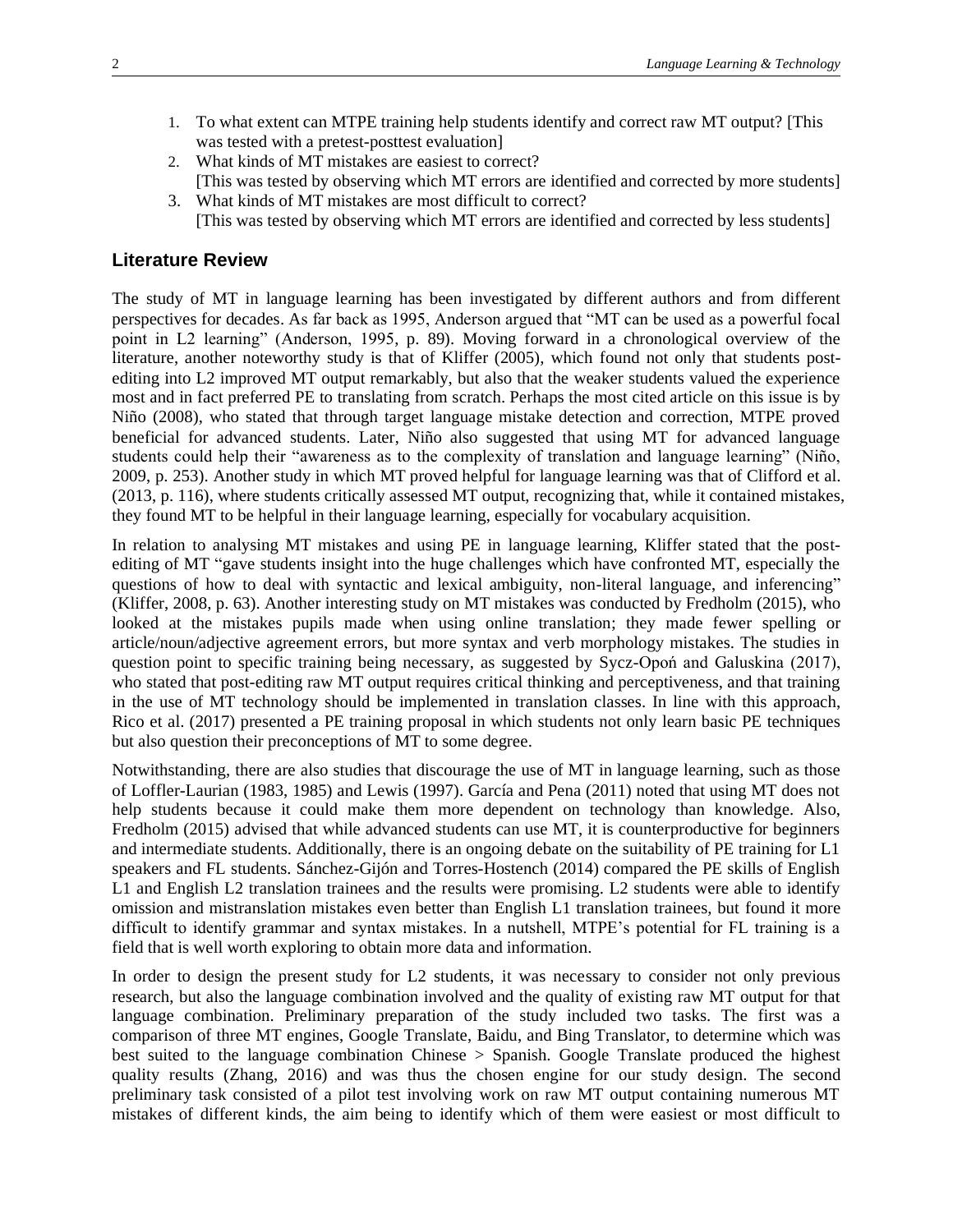correct for Chinese L1 students of Spanish as their L2. The participants found detecting mistakes very difficult (Zhang, 2017) and we learnt that it would not be advisable to expose students to MT without previous MTPE training, as well as that it might be more useful to focus on some specific error types. We found that most of the participants did not know how to identify or correct the errors in the raw MT output. We therefore drew on the pilot test to identify a series of relevant MT mistakes on the basis of which training materials could be developed. In other language combinations, the chosen MT mistakes may need to be different. It must be said that Chinese and Spanish are distant languages, and MT systems often use English internally as an intermediate language (i.e., Chinese is internally translated into English and English into Spanish), so MT results may be disappointing.

## **Method**

The present study was designed taking into consideration the above-mentioned literature and preliminary tasks. We chose a pretest-posttest design involving taking measurements both before and after a training programme in MTPE. There were two different groups of participants: a control group (who were not given any training) and an experimental group (who took a training programme in MTPE). The study can be considered quasi-experimental as the participants were not assigned randomly to each group. All participants took the pretest at the same time, after which volunteers were asked to attend the training sessions. These volunteers became the experimental group. This means that the experimental group would have been more motivated to learn, and this is factored into the results. Overall, sixteen students participated: eight in the control group and eight in the experimental group. Their profile is highly homogeneous: there were four males and twelve females, all of them from China and with a degree in Spanish Studies from China and a B2 level of Spanish as L2 according to the Common European Framework of Reference (a B2 certificate being required to access the master's degree course in translation they were all currently taking in Spain). They were aged between 23 and 25. None of them had previously taken MTPE training. Before the pretest, they gave their informed consent to participate in the study. Upon finishing the pretest, they filled in a brief demographic information questionnaire. The total time allowed for the pretest and postest was 90 minutes (pretest  $= 45$  minutes, posttest  $= 45$  minutes). BB [FlashBack](https://www.flashbackrecorder.com/) screen recording software was used to make a note of every action taken by the students. The participants could use the Internet as an aid and all their searches were recorded by BB FlashBack.

<span id="page-2-0"></span>The instrument used for the pretest and the posttest was the same. It consisted of ten L1 (Chinese) sentences translated into L2 (Spanish) by Google Translate. Nine of them each contained one mistake while the tenth contained no mistakes (see [Appendix\)](#page-14-0). Each incorrect sentence contained only one error for didactic purposes. The error categories were as follows: (a) accuracy, (b) word order, (c) official name, (d) preposition, (e) omission and (f) formal style (described in more detail later). The MT mistakes were chosen from the aforementioned pilot study, but it should be noted that between the pilot test and the tests performed for the present study Google Translate's algorithms changed and so too did the errors it produced. From 2006 to 2017, Google used statistical MT engines that produced different mistakes than the neural MT engines it currently uses, which provide better output. This study was carried out with the current Google neural translation engine, so the chosen MT mistakes are relevant to neural MT as well as to the students' level. The pretest trial was performed by two students (neither of them participants in the present study) and one lecturer in order to verify suitability and appropriateness to the students' language level.

In order to analyse the results of the pretest and posttest tasks, the following scores were established:

- Student failed to identify the MT mistake (0).
- Student highlighted the mistake but did not edit it (1).
- Student highlighted the mistake but did not correct it successfully (2).
- Student identified and edited the mistake correctly (3).

The results obtained allowed us to analyse successful edits versus required edits, and the number of MT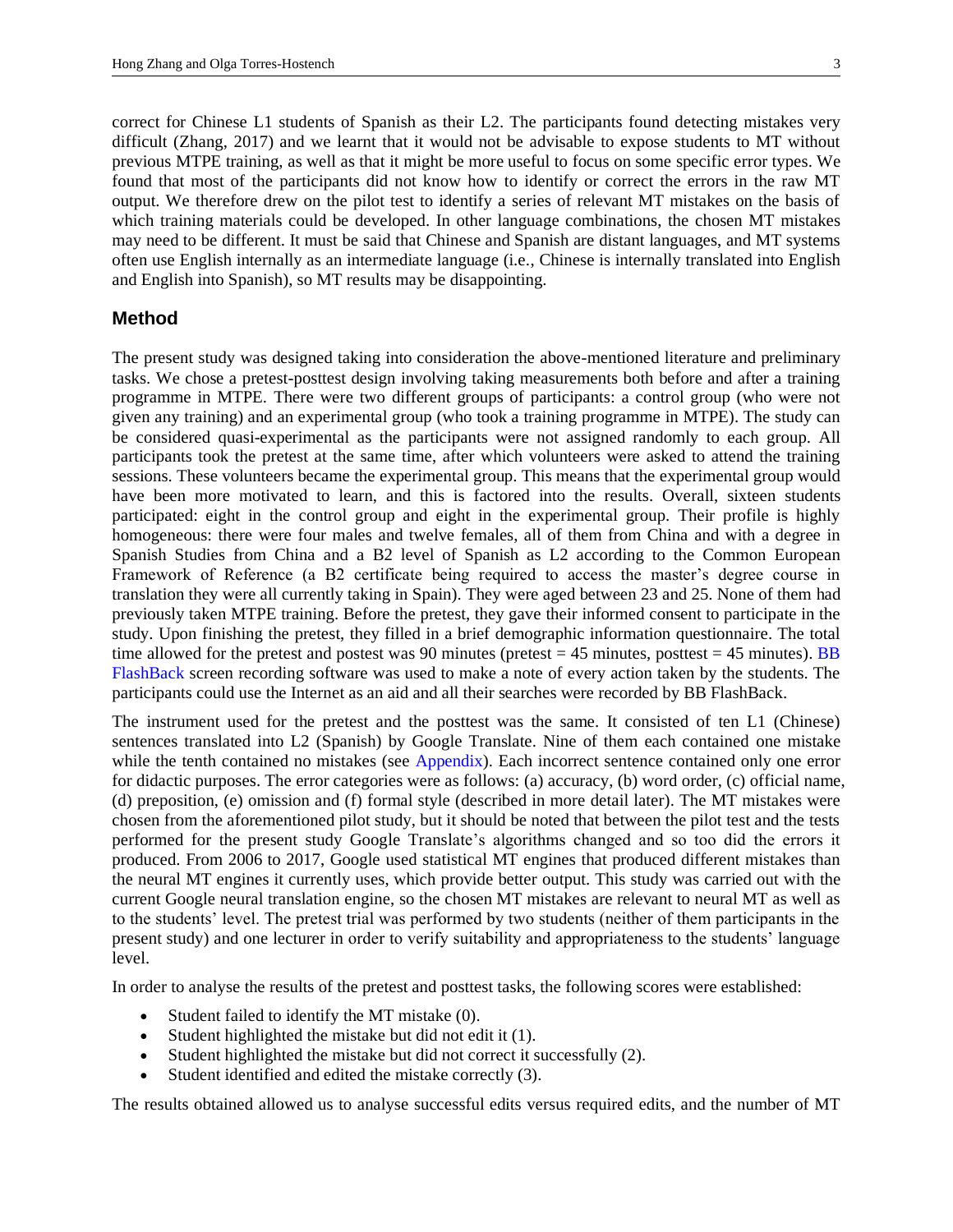mistakes that students identified and corrected successfully. After the pretest, the experimental group took specific training on MTPE. The idea of specific training was chosen after reading the work of authors such as Sycz-Opoń and Galuskina (2017) and Rico et al. (2017), who suggested this kind of approach. A few days after the training, and a month after the pretest, the posttest was performed by both groups together.

# **MTPE Training Session Design**

Chinese L1 students are used to learning foreign languages by doing a lot of grammar exercises, so the idea of MTPE training for Chinese students was based on this tradition and exercises were prepared with examples of types of mistakes and how to solve them. Moreover, in China, there is an exam named "Test of Professional Spanish – Level 4" which contains a section in which students have to identify and correct the mistakes in sentences in Spanish. So, the training sessions took this into consideration, and it was developed around identifying and correcting specific mistakes.

The training proposal has two noteworthy features, which can be transferred to any MTPE training course in any language combination. The first is the list of specific types of mistakes. The training did not consist of correcting *any kind of* MT mistake, but rather previously identified MT mistakes that, with due training, students can spot and correct. This *controlled* training develops confidence in the students as they focus in detecting specific mistakes. This list of mistakes is as follows:

- *Accuracy*, defined in MQM (Lommel et al., 2014) as "The target text does not accurately reflect the source text;" this refers to target text lexical accuracy. Participants were asked to spot differences in meaning between the source text and the MT.
- *Official name*, namely proper names, names of entities, places, and so forth that MT translates incorrectly and are mostly terms that are more encyclopaedic or cultural than common names. The participants were trained to check all proper names and not trust MT output.
- *Preposition*, specifically misuse of prepositions and so on. This was chosen as an example of a grammar issue that can be learned by the trainees.
- *Word order*. This is a quite common MT error from Chinese into Spanish because word order in both languages is quite different. Participants were instructed to focus on this issue.
- *Formal style*, defined in MQM (Lommel et al., 2014) as "Register". For example, "The text uses a level of formality higher or lower than required by the specifications or general language conventions." MT cannot keep a homogeneous style through a text, but with training, participants were able to spot register incoherence in the text. We renamed this mistake from "Register" to "Formal style" because we wanted the students to think about the formality of the text.
- *Omission*, defined in MQM (Lommel et al., 2014) as "Content is missing from the translation that is present in the source." Participants were trained to spot omissions in the MT output.

The second feature is the level of difficulty classification:

- 1. Level 1 (Initial). Mistake detection: The student can detect a MT mistake.
- 2. Level 2 (Intermediate). Mistake typology: The student can classify the type of mistake. This involves a greater linguistic awareness.
- 3. Level 3 (Advanced). Mistake correction: he student can successfully correct the identified mistake, which would be the level for advanced students.

The training proposal includes examples for the six types of mistakes (accuracy, word order, official name, preposition, omission, formal style) as well as for the three levels of difficulty, so that students can improve their MTPE skills step by step.

The source sentences for the examples are taken from the book by Sheng (2006), a book recommended by the Chinese government for teaching Spanish. This book is a translation course (Spanish-Chinese) built on a global and integrated conception of advanced students' learning whose objective is to foster both their communicative competence and their personal development. Multiple Chinese sentences in this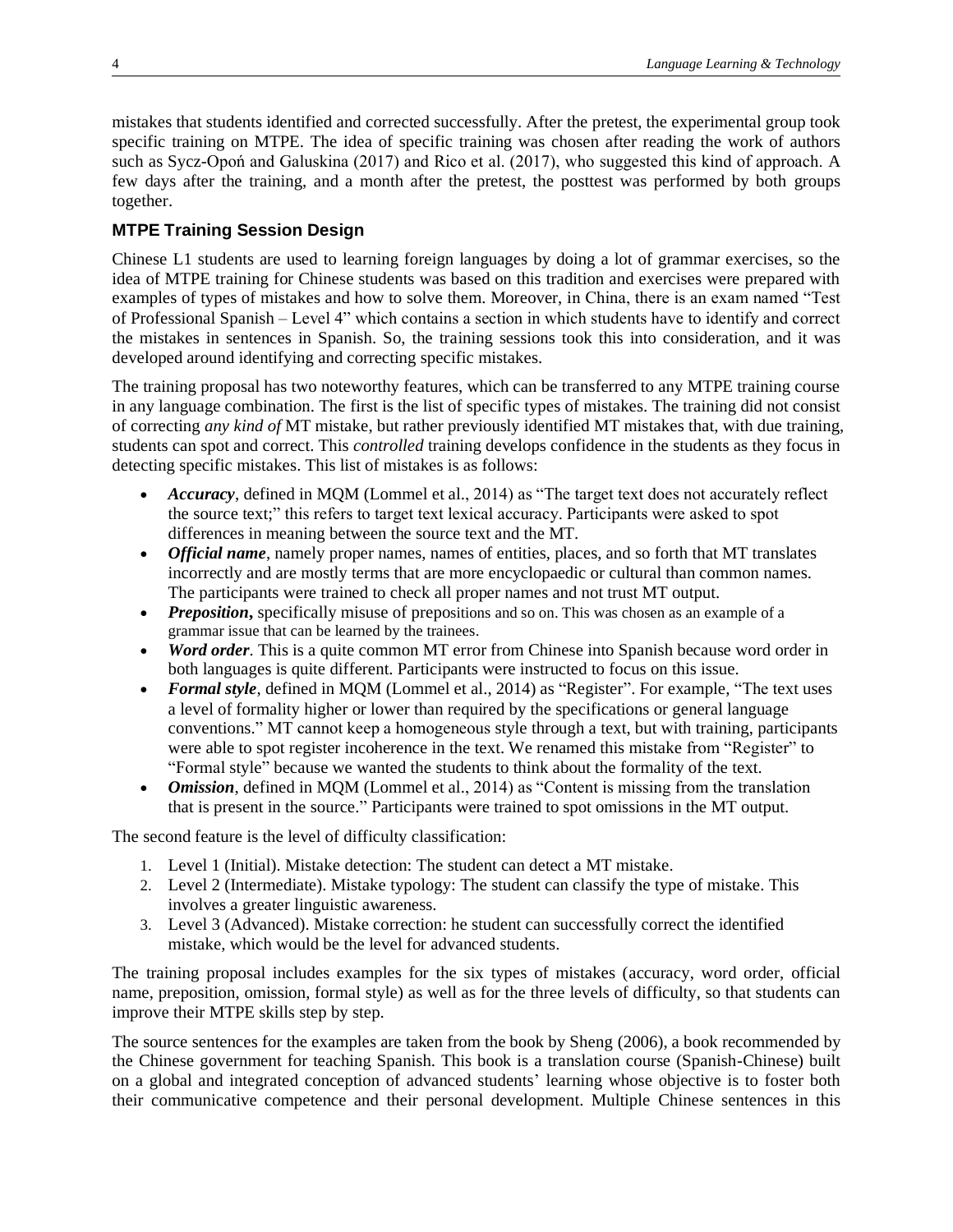book were Google-translated into Spanish by the authors of the study, and those, which clearly illustrated the aforementioned relevant types of mistakes, were chosen for the pretest-posttest and for the training sessions.

The main content of this voluntary 10-hour training course consisted of two 2-hour sessions in class and six hours of self-learning (four hours to identify and correct mistakes, one hour for a specific exercise on Spanish prepositions (based on detection of needs from the prettest), and one hour to check the solutions). The time given over to this course was limited by pragmatic considerations at our university and a longer training period would have been preferable. However, the 10 hours were deemed sufficient to have an impact on the skills of the students. The contents of the MTPE training course were as follows:

- Session 1. Introduction to the six types of mistakes in MT from Chinese into Spanish. The first session was mainly practical in order to engage the participants and so they could appreciate the usefulness of the course. The six types of mistakes were explained with an example, and then students were invited to work in pairs and detect and correct other examples of the same type. The three levels of difficulty criteria explained above were presented at this first session.
- Session 2. Introduction to theoretical content on MTPE. Now that the students had been introduced to the possibilities of MTPE training after the error detection exercises, the students were given some theoretical background on what MT is, types of MT, what PE is, what a posteditor does, levels of PE, norms and guidelines for PE, PE as a professional career for someone with foreign language skills, and relevant bibliography.
- Self-learning. Participants received an activity dossier with four lessons by e-mail with the solutions and they practiced the exercises on their own.

Training materials have been uploaded to the [IRIS Database](https://www.iris-database.org/) (Mackey and Marsden, 2015), the digital repository of instruments and materials for research into second languages. In specific terms, the following can be found this database:

- PowerPoint file for a seminar on MTPE training for FL students with the following content: list of specific MT mistakes; examples for each error type (omission, word order, official names, accuracy, formal style and preposition); examples in Chinese and neutral Spanish (suitable for different Spanish varieties); examples according to the three levels of difficulty: (a) identifying the mistake (first level), (b) classifying the mistake (second level), and (c) correcting the mistake (third level).
- A PowerPoint presentation for FL students on the basics of MTPE including: (a) MT definition, (b) types of MT, (c) definition of PE, (d) usefulness of PE, (e) levels of PE, (f) PE tasks and PE recommendations, (g) pros and cons of PE, and (h) bibliographical references.
- A student dossier with four sessions of self-learning exercises and solutions to post-edit MT output from Chinese into Spanish.

After the training course, participants were asked for their opinion and most participants valued it very positively. Negative opinions were related to the short length of the training (only 10 hours) as they considered more time was necessary to become familiar with the error types and the examples. Participants recognized that the error types for MT were also a problem in their own L2 written expression and they would like more practice to correct or avoid these errors. They also acknowledged they quite often use MT and being able to identify and correct its mistakes would be very useful for them. A few days after the course, control and experimental groups were invited to do the posttest, the results of which are presented later.

# **Results and Discussion**

This section includes results and discussion of the identification and correction of MT mistakes, the number of successful edits versus the required edits, results on the lengths for pauses (see further context on pauses under the [results section on pauses\)](#page-9-0), the types of pauses, and the number of pauses. Several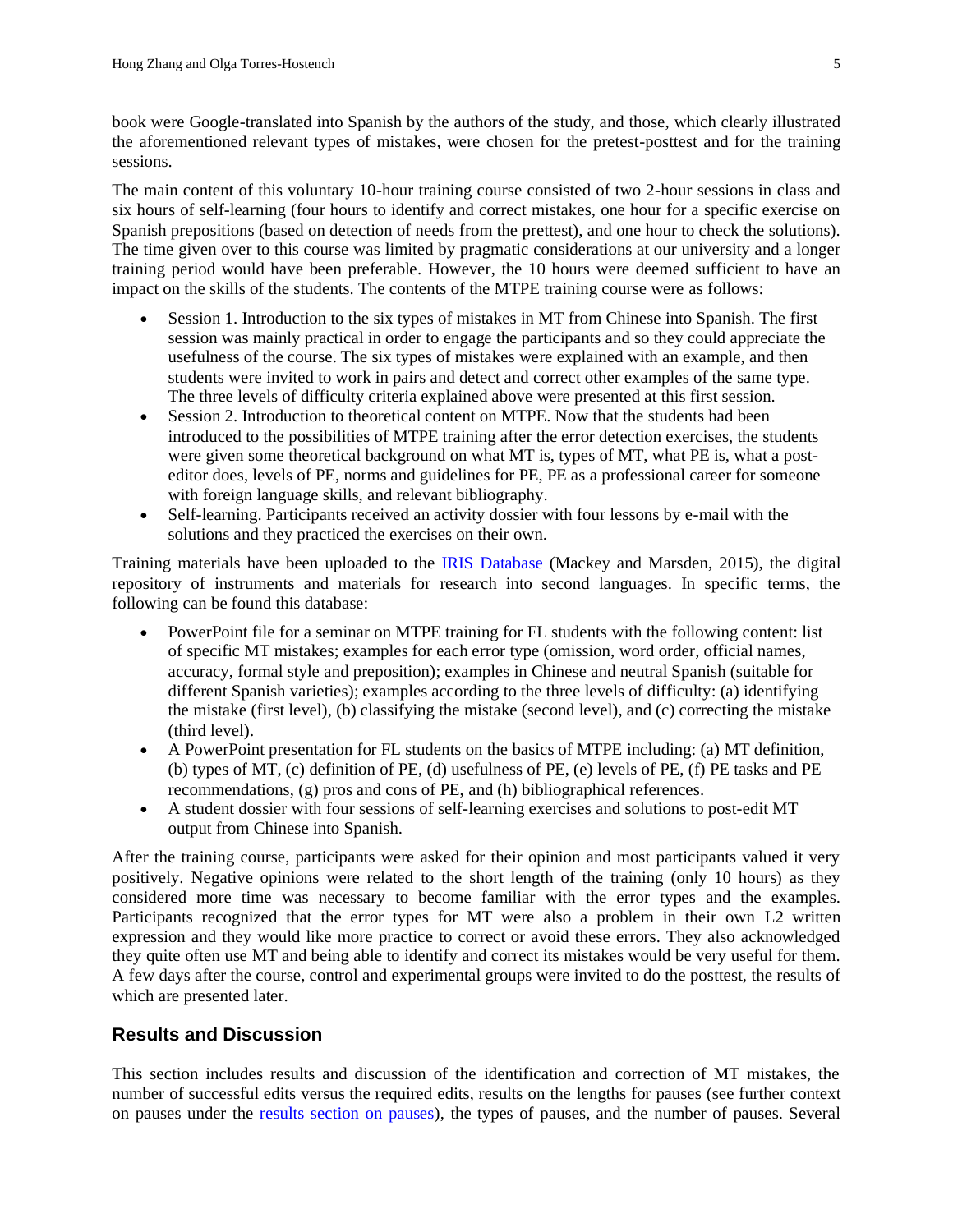forms of quantitative analysis were carried out. Descriptive statistics were used, specifically frequencies for qualitative variables and mean and standard deviation for quantitative variables. Comparisons between pretest and posttest were performed for continuous variables, using student's t-test when conditions (normality and homoscedasticity) were satisfied and the Wilcoxon signed-rank test when they were not. The statistical analysis was performed using SPSS software, using a nominal significance level of 5% (*p*  $< 0.05$ ).

#### **Scores for Identifying and Correcting MT Mistakes**

<span id="page-5-1"></span>[Figure](#page-5-0) 1 encapsulates the contribution of this paper to language learning studies and is the final result of the study. It summarizes the results for identifying and correcting mistakes between the pretest (blue columns) and the posttest (red columns), and between the control group (on the left) and the experimental group (on the right). Values ranged from 0 (mistake not identified) to 3 (mistake identified and edited correctly), with 1 being (mistake identified but not edited) and 2 (mistake identified but edited incorrectly). [Figure](#page-5-0) 1 shows that the control group scored higher in the pretest than the experimental group, but their posttest results are close to pretest scores (except for the preposition mistake). In contrast, the experimental group scored lower than the control group in the pretest, but after the training course, their scores are much higher than those of the control group. It is clear to see that the students who received specific training on MT mistakes (experimental group) achieved better results than those in the control group.

#### <span id="page-5-0"></span>**[Figure 1](#page-5-1)**



*Scores for Correcting MT Mistakes (Pretest vs. Posttest / Control vs. Experimental)*

<span id="page-5-2"></span>Focusing on the different MT mistake types, in [Table](#page-6-0) 1 there is a detailed comparison of the mean values of the score between pretest / posttest for the control group vs. experimental group by sentence. Possible values ranged from 0 (mistake not identified) to 3 (mistake identified and edited correctly). As seen in [Table](#page-6-0) 1, not all the participants were able to identify and correct the six types of MT mistakes from the ten sentences. A comparison of the pretest / posttest mean value scores shows that the experimental group scored higher in the posttest. They found accuracy, formal style, word order, and preposition mistakes difficult to detect in the pretest, while after the MTPE training, the experimental group did well at identifying and correcting word order, omission, preposition and official name. However, accuracy and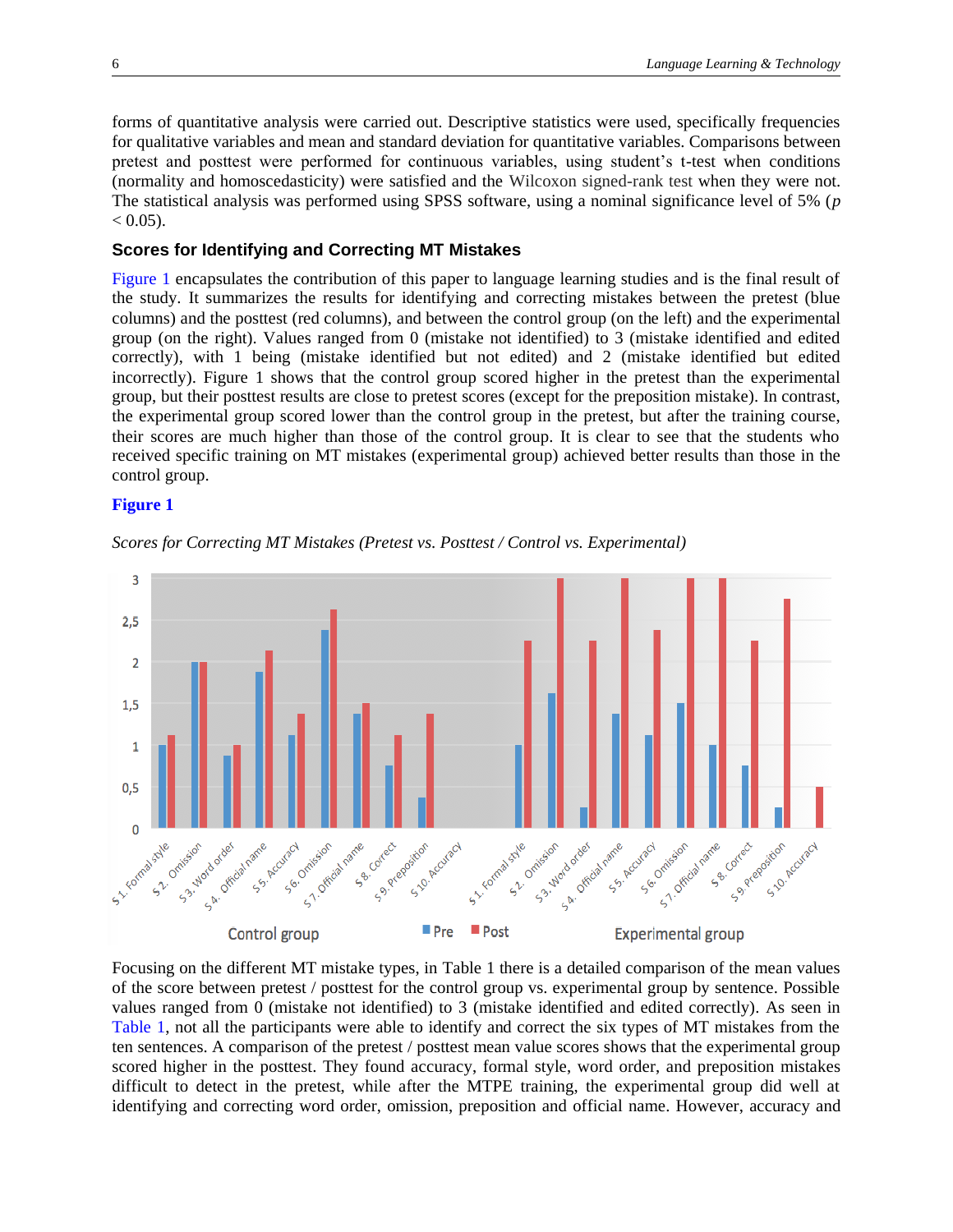formal style proved difficult for both groups. Despite the mistakes being specific to the analysed sentences, these results clearly show a pattern of better performance among the students who received specific training. The study of MT mistakes detected by language students has also been analysed by Fredholm (2015), Clifford et al. (2013), Belam (2003) and Kliffer (2008).

#### <span id="page-6-0"></span>**[Table](#page-5-2) 1**

*Mean Scores for Correcting MT Mistakes (Pretest vs Posttest / Control Group vs. Experimental Group)*

|                                  | Mean (control group) |             |                                    | Mean (experimental group) |      |                          |                                    |                                      |
|----------------------------------|----------------------|-------------|------------------------------------|---------------------------|------|--------------------------|------------------------------------|--------------------------------------|
| Mistake type in<br>each sentence | Pre                  | <b>Post</b> | $p -$<br><b>Value</b> <sup>a</sup> | Pre                       | Post | $p$ - Value <sup>a</sup> | $p -$<br><b>Value</b> <sup>b</sup> | $p -$<br>$\mathbf{Value}^\mathsf{c}$ |
| S1. Formal style                 | 1.00                 | 1.13        | 0.351                              | 1.00                      | 2.25 | $0.0001*$                |                                    | 1.000                                |
| S <sub>2</sub> . Omission        | 2.00                 | 2.00        | 1.000                              | 1.63                      | 3.00 | $0.0001*$                | 0.074                              | 0.167                                |
| S3. Word order                   | 0.88                 | 1.00        | 0.351                              | 0.25                      | 2.25 | $< 0.0001*$              | 0.071                              | $0.043*$                             |
| S4. Official name                | 1.88                 | 2.13        | 0.171                              | 1.38                      | 3.00 | $0.0015*$                | 0.421                              | 0.156                                |
| S5. Accuracy                     | 1.13                 | 1.38        | 0.171                              | 1.13                      | 2.38 | $0.0190*$                | 0.500                              | 0.500                                |
| S <sub>6</sub> . Omission        | 2.37                 | 2.63        | 0.171                              | 1.50                      | 3.00 | $< 0.0001*$              | 0.201                              | $0.009*$                             |
| S7. Official name                | 1.36                 | 1.50        | 0.351                              | 1.00                      | 3.00 | $0.0005*$                | 0.289                              | 0.193                                |
| S8. Correct (no<br>error)        | 0.75                 | 1.13        | 0.351                              | 0.75                      | 2.25 | $0.0331*$                | 0.500                              | 0.500                                |
| S9. Preposition                  | 0.38                 | 1.38        | $0.001*$                           | 0.25                      | 2.75 | $< 0.0001*$              | 0.388                              | 0.309                                |
| S <sub>10</sub> . Accuracy       | 0.00                 | 0.00        | 1.000                              | 0.00                      | 0.50 | 0.1710                   |                                    | 1.000                                |

*Note.*  $* p < 0.05$ , *P* values below 0.05 are marked with an asterisk / a: Wilcoxon signed-rank test / b: F test / c: ANOVA test of two groups in the pretest.

Interestingly, in the control group there was a significant statistical difference between pretest and posttest only in one sentence with a preposition mistake ( $p = 0.001$ ,  $p < 0.05$ ). As for the experimental group, there were significant statistical differences between pretest and posttest for nine out of ten sentences. This suggests that MTPE training helped the experimental group to identify and correct the mistakes of all different error types (official name, preposition, word order, formal style and omission). Some specific results deserve closer attention:

- Omission mistakes: the highest scores were recorded for identifying and correcting these mistakes in both pretest and posttest for both groups. It seems clear that students are good at spotting omissions intuitively (addressing the research question posed concerning which mistakes students were able to detect with the most ease).
- Word order: scores are low in the pretest for both groups. It appears that students are unwilling to change MT output word order. Nevertheless, the scores from the experimental group in the posttest are very high, which means that with proper training, they overcome this reluctance.
- Official name: the experimental group scored lowest in the pretest yet highest values in the posttest. The training sessions raised their awareness of this particular MT limitation and the need to always check official names.
- Accuracy: these results are low for both groups. As regards sentence 10, after analysing the results the authors realized that the example was not appropriate, so low results in both groups and in pretest-posttest are probably not due to students' lack of skills. A better sentence for replication purposes has been included in th[e Appendix.](#page-14-0) Nevertheless, accuracy is such an open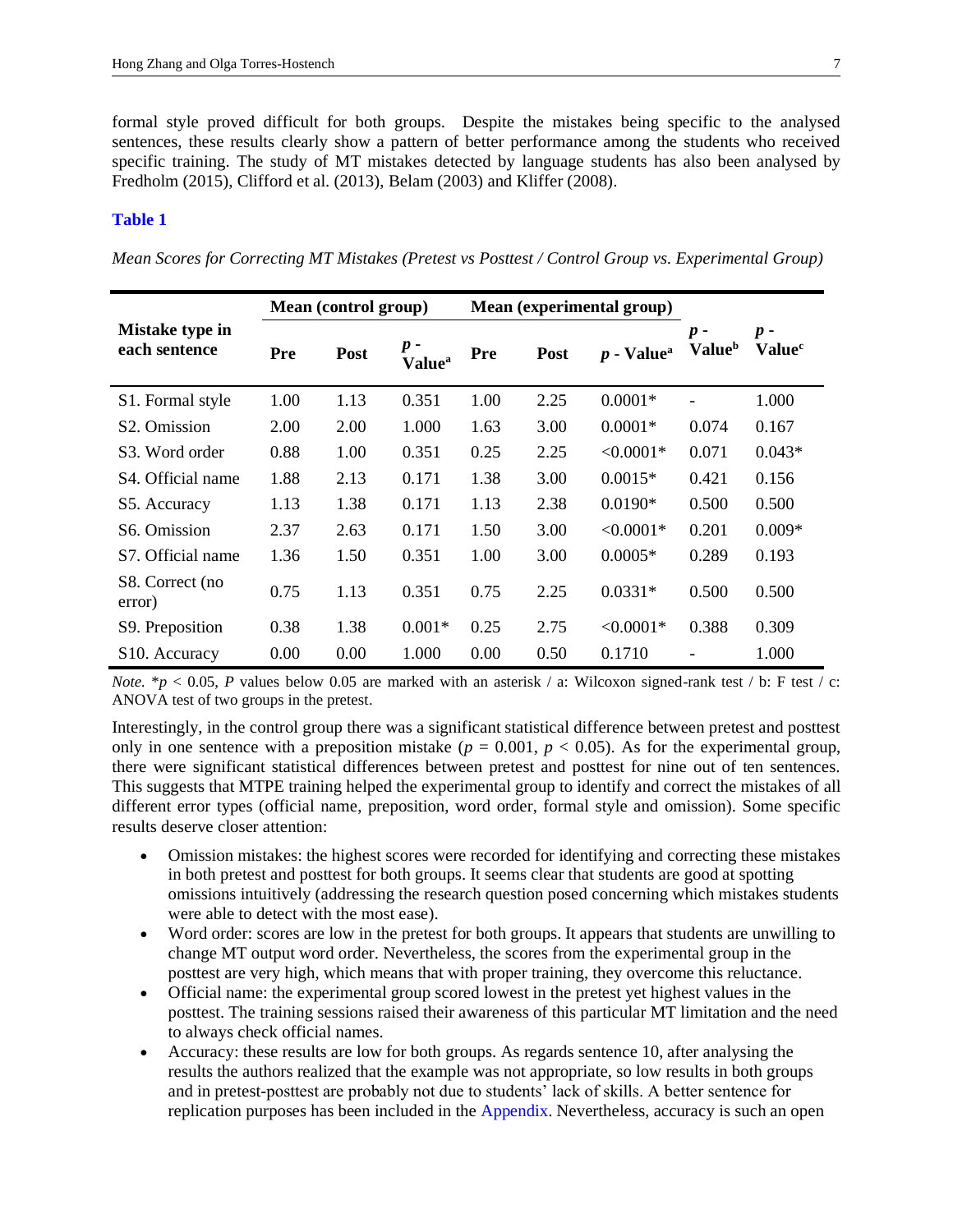type of error that it is more difficult to spot as it is related to sentence meaning rather than to specific misuse of words. More and better training materials must be developed to help students identify and correct accuracy errors.

- Preposition: results for the experimental group are really outstanding from  $0$  (not detected) to 3 (correctly identified and edited).
- Correct sentence: the control group added more errors in the posttest, while the experimental group achieved good results and did not add errors to the correct sentence. For example, one student used an incorrect verb form in the sentence "La ceremonia (…) llevará a cabo a las 7 pm (…)". The correct sentence would be "La ceremonia (…) se llevará a cabo a las 7 pm (…)" [Ceremony  $(...)$  will take place at 7 pm  $(...)$ ].

As for the complementary statistical information on [Table](#page-6-0) 1, in the ANOVA test there were statistical differences between the control group and the experimental group in two pretest sentences: S3 (word order) and S6 (omission) ( $p = 0.043$  and  $p < 0.009$ ). This means that before the MTPE training session, the control group did much better in terms of word order (0.88 vs. 0.25) and omission (2.38 vs. 1.50) mistakes than the experimental group did in the pretest. Additionally, the control group's pretest values can be seen to be always equal to or better than the experimental group's values.

There are at least two possible reasons for the experimental group correcting more mistakes in the posttest than the control group. First, the MTPE training was useful and helped them to identify and correct mistakes. Second, the experimental group was comprised of volunteers, and their curiosity meant they made the most of the training given on MTPE. Interestingly, although the experimental group scored lower than the control group in the pretest, their posttest results were much better than those of the control group.

### **Results - Edits**

<span id="page-7-1"></span>Lacruz et al. (2014) report that the number of required edits refers to the least number of insertions, deletions, substitutions, and shifts required to convert the MT output into the final post-edited version. [Table](#page-7-0) 2 shows the number of all edits by the participants vs. the required (successful) edits. It should be pointed out that the total required number of edits was nine, since one sentence contained no mistakes and there was only one mistake in each of the other sentences. Any result above nine means that participants made unnecessary changes.

#### <span id="page-7-0"></span>**[Table](#page-7-1) 2**

|                                               | <b>Control mean</b> |       |                             | <b>Experimental mean</b> |       |                             |                            |                             |
|-----------------------------------------------|---------------------|-------|-----------------------------|--------------------------|-------|-----------------------------|----------------------------|-----------------------------|
|                                               | Pre                 | Post  | $p -$<br>Value <sup>a</sup> | Pre                      | Pos   | $p -$<br>Value <sup>a</sup> | $p-$<br>Value <sup>b</sup> | $p -$<br>Value <sup>c</sup> |
| Mean for<br>participants'<br>total edits      | 11.50               | 16.00 | $0.018*$                    | 13.50                    | 14.13 | 0.493                       | 0.321                      | 0.149                       |
| Mean for<br>participants'<br>successful edits | 4.38                | 4.88  | 0.726                       | 3.00                     | 7.00  | $0.011*$                    | 0.733                      | 0.081                       |

*Number of Total Edits vs. Required Edits (Pretest vs Posttest / Control Group vs. Experimental Group)*

*Note.* \*p < 0.05, p values less than 0.05 are marked with one asterisk / a: Wilcoxon signed-rank test / b: Levene test / c: ANOVA test

As shown in [Table](#page-7-0) 2, the Levene test revealed a statistical difference between the control group and the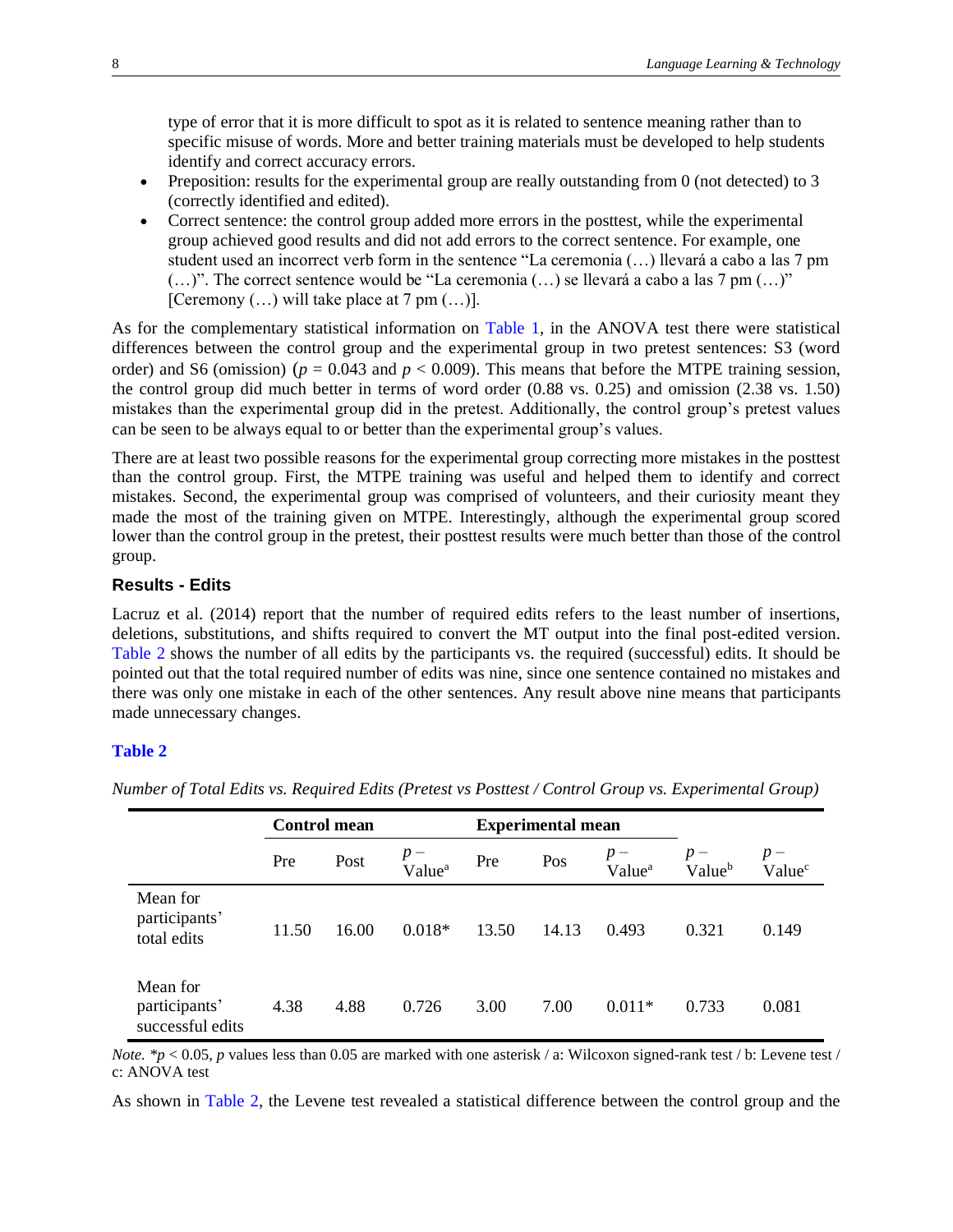experimental group ( $p = 0.149$ , and  $p = 0.081$ ). In [Table](#page-7-0) 2 above, the Wilcoxon signed-rank test was used to compare the control group and the experimental group. In the experimental group, there was a significant statistical difference between pretest and posttest ( $p = 0.018$ ) for the number of post-edits, which shows that the control group performed more edits in the posttest. One reason may be that the control group already knew the sentences from the pretest and tried to fix them with more edits. However, notice that their edits were mostly unsuccessful.

Regarding the experimental group, there was no significant statistical difference between pretest and posttest  $(p = 0.493)$  for the total number of edits. But there was a statistical difference in the number of successful edits between pretest and posttest in the experimental group ( $p = 0.011$ ), which means that they took advantage of the training sessions. In the comparison between the mean value of the number of required edits of the two groups, the experimental group performed twice as many successful edits compared to the pretest (seven vs. three). Actually, the required number of edits was nine, so seven is a remarkable result.

In the experimental group, there were significant statistical differences between pretest and posttest successful edits for formal style, word order, accuracy, and preposition (i.e., in five out of ten sentences).

<span id="page-8-1"></span>As for the individual performance of participants, [Figure](#page-8-0) 2 shows the total number of successful edits by each participant (vertical axis). This also clearly shows how the control group performed better in the pretest while the participants of the experimental group improved in the posttest.

#### <span id="page-8-0"></span>**[Figure 2](#page-8-1)**



*Total Number of Successful Edits (By Each Participant).*

García and Pena (2011) remind us that successful edits can improve the target text, but unsuccessful edits may also add mistakes. In the screen recordings taken from the pretest and posttest for each participant, it was noticed that in the pretest, most of our participants searched the Internet for prepositions, grammar, and other linguistic structures, but in the end they did not modify the original sentence because of their doubts about the foreign language, and hence the edit was unsuccessful. In the posttest, trained students knew what to do and what to look for, so they were more successful.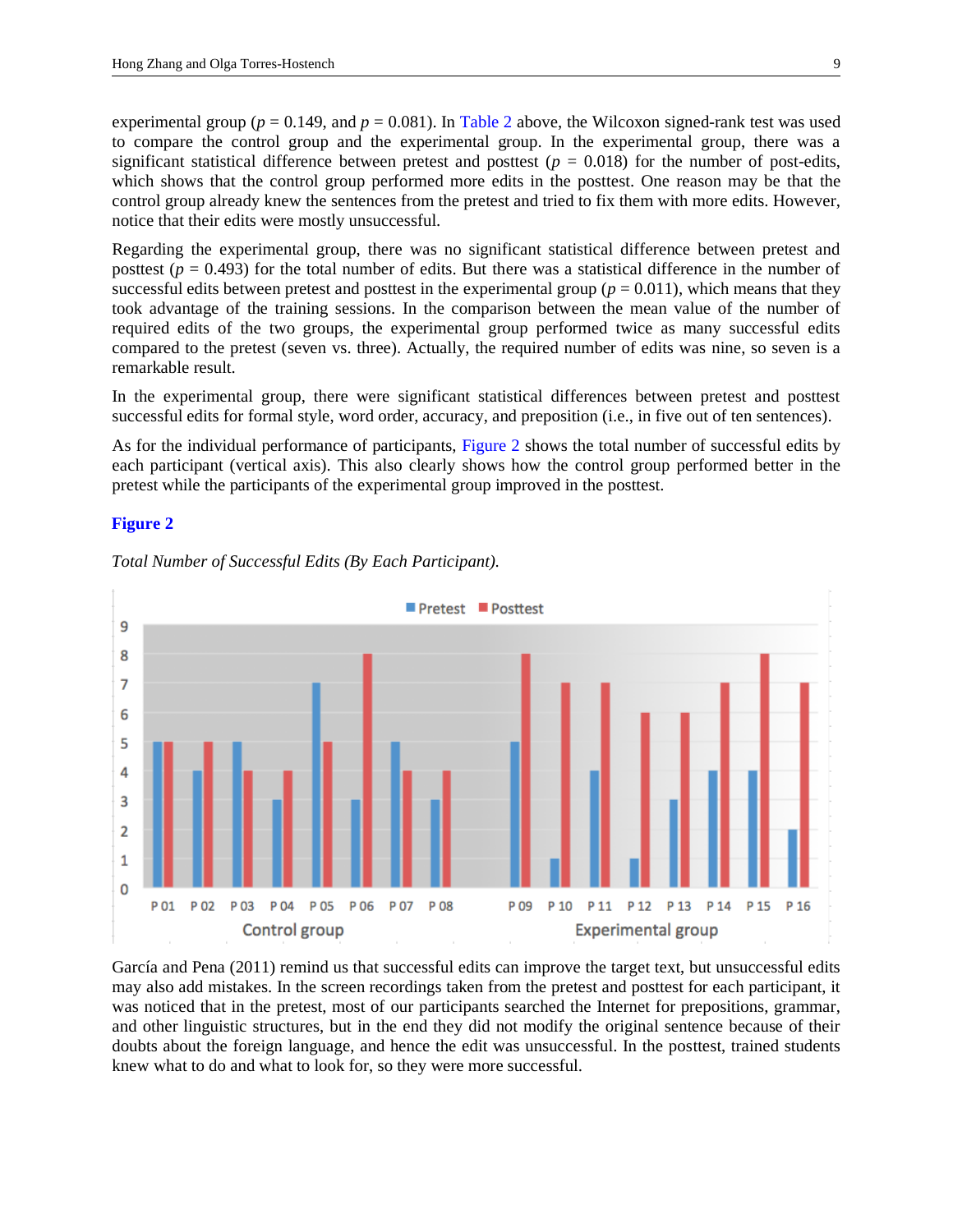## **Results - Total Time**

For the control group, the mean values for total time of pretest (2061 s) were higher than those of the posttest (1571 s), and for the experimental group, the mean values of total time of pretest (2327 s) were higher than those of posttest (1411 s). If we look at the maximum and the minimum values for each participant, it can be observed that the time differences among participants were quite high. In the experimental group, the times ranged from 1796 to 2703 seconds in the pretest and 1109 to 1751 seconds in the posttest. In the control group, the times ranged from 1540 to 2399 seconds in the pretest and from 874 to 2056 seconds in the posttest.

## <span id="page-9-0"></span>**Results – Pauses**

Under the experimental conditions, the participants were allowed to consult the Internet for information during the PE session. However, typing pauses attributable to these searches are different in nature to typing pauses that take place in professional PE settings, where professionals use pauses mainly to think. Pauses, measured by keystroke logging or by eye tracking data on fixations and gaze duration, are known to be good indicators of cognitive demand in monolingual language production (Schilperoord, 1996). The pause times in this study are extremely high. With data obtained via keylogging and screen recordings, it cannot be stated that the participants were making a cognitive effort during the entire duration of the pause (because we know they were searching the Internet, for instance). However, it can be stated that they were extremely insecure about PE and might not have had enough L2 knowledge to correct the MT mistakes.

As a preliminary observation, it can be said that PE mistakes were not due to hasty decisions but to lack of knowledge. Pauses were observed by means of BB FlashBack recordings (as used by García & Pena, 2011). In [Table](#page-9-1) 3, the Wilcoxon signed-rank test was used to compare the control group with the experimental group.

## <span id="page-9-1"></span>**[Table](#page-10-0) 3**

|                                                | <b>Control Group (in Seconds)</b> |           |             |           | <b>Experimental Group (in Seconds)</b> |     |           |             |           |                                    |
|------------------------------------------------|-----------------------------------|-----------|-------------|-----------|----------------------------------------|-----|-----------|-------------|-----------|------------------------------------|
| <b>Mistake Type in</b><br><b>Each Sentence</b> | <b>Pre</b>                        |           | <b>Post</b> |           |                                        | Pre |           | <b>Post</b> |           |                                    |
|                                                | M                                 | <b>SD</b> | M           | <b>SD</b> | $p -$<br><b>Value</b> <sup>a</sup>     | М   | <b>SD</b> | M           | <b>SD</b> | $p -$<br><b>Value</b> <sup>a</sup> |
| S1. Formal style                               | 277                               | 212       | 122         | 63        | 0.069                                  | 224 | 148       | 81          | 77        | $0.025*$                           |
| S <sub>2</sub> . Omission                      | 177                               | 80        | 140         | 72        | 0.401                                  | 144 | 103       | 110         | 67        | 0.401                              |
| S3. Word order                                 | 319                               | 200       | 136         | 62        | 0.161                                  | 407 | 261       | 137         | 101       | $0.025*$                           |
| S4. Official<br>name                           | 27                                | 14        | 45          | 12        | 0.263                                  | 31  | 12        | 20          | 31        | 0.107                              |
| S5. Accuracy                                   | 224                               | 71        | 222         | 19        | 0.779                                  | 179 | 94        | 90          | 149       | $0.050*$                           |
| S <sub>6</sub> . Omission                      | 111                               | 142       | 119         | 119       | 1.000                                  | 246 | 44        | 160         | 74        | 0.161                              |
| S7. Official name                              | 73                                | 71        | 117         | 116       | 0.183                                  | 111 | 57        | 151         | 48        | 0.779                              |
| S8. Correct                                    | 167                               | 124       | 151         | 90        | 0.889                                  | 196 | 90        | 157         | 111       | 0.161                              |
| S9. Preposition                                | 209                               | 148       | 183         | 37        | 0.575                                  | 244 | 76        | 90          | 142       | $0.017*$                           |
| S <sub>10</sub> . Accuracy                     | 162                               | 53        | 240         | 113       | 0.483                                  | 98  | 102       | 170         | 106       | $0.021*$                           |

*Control Group and Experimental Group Pause Time by Sentence in Pretest and Posttest*

*Note.*  $* p < 0.05$ , *p* values less than 0.05 are marked with one asterisk / a: Wilcoxon signed-rank test / M: mean / SD: standard deviation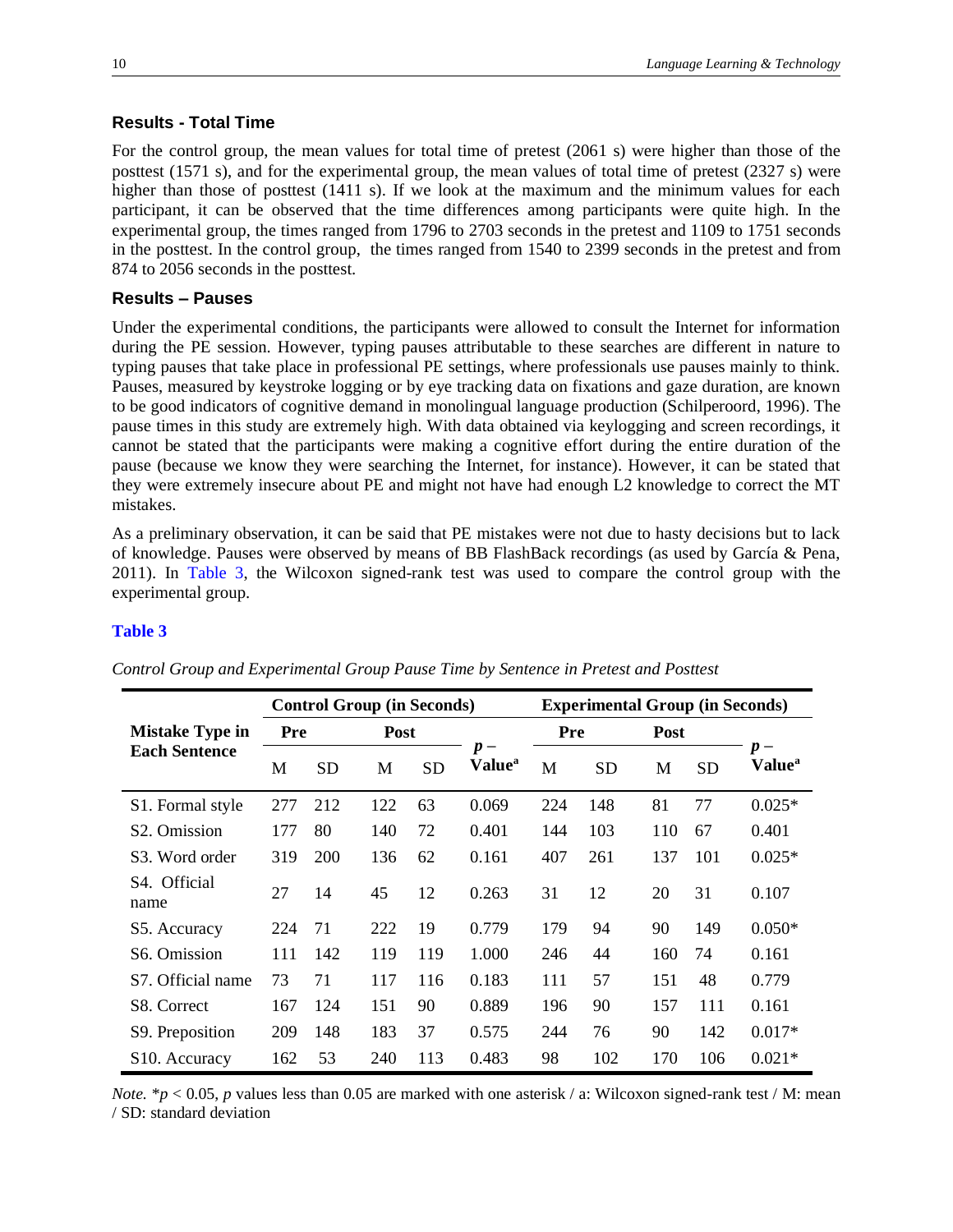<span id="page-10-0"></span>In the control group, there were no significant statistical differences between the pretest and the posttest pause times, which means that the group found the difficulty of the task similar on both occasions. Turning to pause times in each sentence, the participants spent a lot of time on every pause, which suggests that PE was difficult for them. Particularly in the case of official name (S7) and accuracy (S10), the posttest time mean value was higher than that of the pretest, which means these sentences were more difficult for the students. Regarding deviation, for the experimental group, in general, the value of the standard deviation mean was lower in the posttest (94 seconds) than in the pretest (137 seconds); in contrast the standard deviation mean between the pretest and posttest for these ten sentences was more dispersed in the control group (123 seconds vs. 113 seconds). This might mean that in the experimental group there is more coherence between the detection time and the correction after training. Additionally, these results show that with MTPE training, the experimental group spent less time on PE mistakes related to formal style, word order, accuracy and preposition.

Furthermore, a greater number of pauses did not mean a greater modification of sentences, and was even less indicative of correct editing. It was noticed that after the MTPE training, participants edited more successfully during pauses.

<span id="page-10-2"></span>Besides the pause time, it is interesting to look at the total number of pauses. [Table](#page-10-1) 4 shows the relationship between the number of pauses and the kind of mistake the participant was looking at. This has been analysed by observing screen recordings. In this study, a pause longer than 3-seconds was considered a "pause." In [Table](#page-10-1) 4, the Wilcoxon signed-ranks test was used to compare six types of mistakes between the control group and the experimental group. In the control group, there was a significant statistical difference between pretest and posttest concerning word order ( $p = 0.028$ ), omission  $(p = 0.041)$ , and formal style  $(p = 0.018)$ , which means the group made fewer pauses in the posttest. The ratio was 1:2. In contrast, there were no significant statistical differences between pretest and posttest in the case of the experimental group for any of these six types of mistakes. As shown also in [Table](#page-10-1) 4, we found that in the HOV test, there was a significant difference between the control group and the experimental group for the formal style mistake, so the ANOVA test was performed as shown in [Table](#page-11-0) 5. The number of pauses corresponding to the formal style sentence differed considerably in the pretest and less so in the posttest.

#### <span id="page-10-3"></span><span id="page-10-1"></span>**[Table](#page-10-2) 4**

|                         | Control (pauses mean) |                   |                          | <b>Experimental (pauses mean)</b> |                   |                          | $p -$                     |                    |
|-------------------------|-----------------------|-------------------|--------------------------|-----------------------------------|-------------------|--------------------------|---------------------------|--------------------|
|                         | Pre <sup>d</sup>      | Post <sup>d</sup> | $p$ - Value <sup>a</sup> | Pre <sup>d</sup>                  | Post <sup>d</sup> | $p$ - Value <sup>a</sup> | <b>Value</b> <sup>b</sup> | Value <sup>c</sup> |
| Accuracy                | 12.13                 | 10.75             | 0.230                    | 9.88                              | 8.25              | 0.362                    | 0.392                     | 0.323              |
| Word order              | 7.13                  | 2.88              | $0.028*$                 | 4.63                              | 2.50              | 0.156                    | 0.783                     | 0.255              |
| <b>Official</b><br>name | 3.00                  | 2.00              | 0.290                    | 4.25                              | 2.63              | 0.481                    | 0.258                     | 0.455              |
| Preposition             | 4.25                  | 2.13              | 0.090                    | 3.25                              | 1.63              | 0.062                    | 0.438                     | 0.446              |
| Omission                | 5.13                  | 2.25              | $0.041*$                 | 3.25                              | 1.88              | 0.138                    | 0.531                     | 0.175              |
| Formal<br>Style         | 6.38                  | 1.25              | $0.018*$                 | 3.75                              | 1.75              | 0.063                    | 0.250                     | $0.049*$           |

*Mean Number of Pauses by Mistake Type (Pretest vs. Posttest / Control Group vs. Experimental Group)*

*Note.*  $* p < 0.05$ , *p* values less than 0.05 is marked with one asterisk / a: Wilcoxon signed-rank test / b: Homogeneity of variance test (HOV test) / c: ANOVA test / d: number of PE pauses for each mistake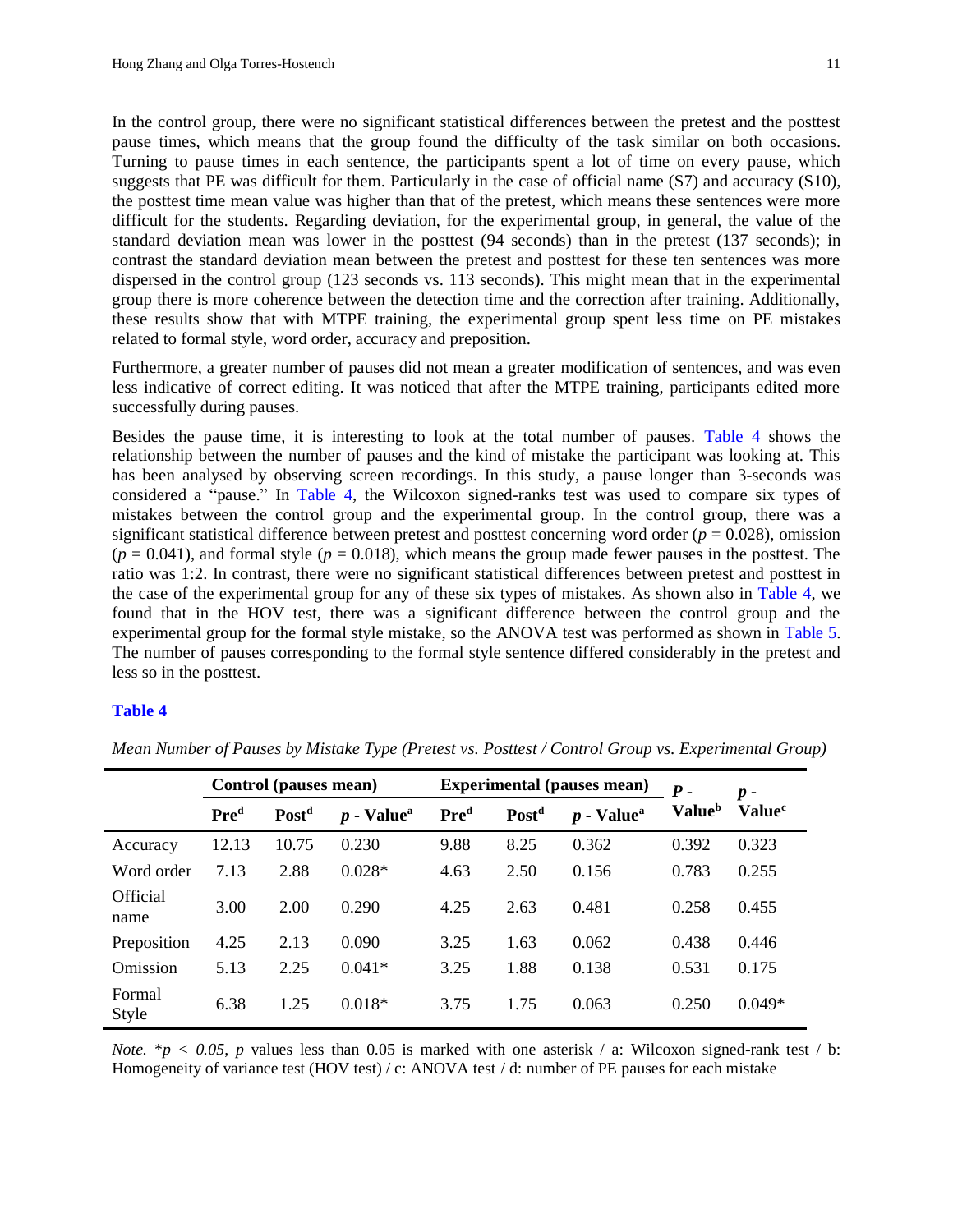## <span id="page-11-0"></span>**[Table](#page-10-3) 5**

|              | $p$ - Value <sup>a</sup> | $p$ - Value <sup>b</sup> | Adjust $R^2$ |
|--------------|--------------------------|--------------------------|--------------|
| Formal Style | 0.137                    | $< \!\! 0.001$           | 0.460        |

*ANOVA Test of Two Factors Between Group Variance and Training Variance* 

*Note.* a: Group variance / b: Training variance

It can be stated that the highest number of pauses in both groups was found in sentences with accuracy problems in the pretest as well as the posttest (it must be also taken into account the fact that there were two sentences with accuracy problems). The results of the study indicate that the MTPE training did not affect the number of pauses of both groups in the post-test.

From these results, the authors plan to prepare more teaching materials to help L1 Chinese students learn Spanish by identifying and correcting errors in MT output. In conclusion, the results of the study answer the initial research questions, as summarized below:

- 1. *To what extent can MTPE training help students identify and correct raw MT output?* Results suggest that specific training in MTPE can improve FL students' ability to identify and correct raw MT output.
- 2. *What kinds of MT mistakes are easiest to correct?*  In the pretest, omission mistakes were easiest to correct. In the posttest, omission, official name, and preposition were easiest for the experimental group. As for the control group, prepositions were easiest to correct.
- *3. What kinds of MT mistakes are most difficult to correct?*  In the pretest, accuracy, word order and preposition were the most difficult. In the posttest, accuracy, formal style and word order were the most difficult for both groups.

Taking into account the results of this study, the authors have a number of recommendations for language teachers:

- 1. PE training may be an effective way of helping identify and correct MT errors.
- 2. Designing and testing specific activities for MTPE in language classes is better than asking students to correct a random MT text containing all kinds of mistakes.
- 3. Reflection on MT mistakes is necessary to avoid uncritical use of MT.
- 4. Comparing MT systems is useful for generating awareness of different MT quality levels and different MT mistakes.
- 5. Share all teaching materials developed so that other teachers may use them. For instance, the teaching materials used in this study may be downloaded from the [IRIS repository](https://www.iris-database.org/iris/app/home/search?query=Hong+Zhang&facet.iris.hasmaterials=Records+with+materials) of instruments and materials for research into second languages.
- 6. Lastly, keep abreast of MT developments. MT is evolving quickly and teachers have to be aware of its successes and pitfalls.

# **Conclusion**

This article has focused on evaluating MTPE training, designed specifically for Chinese L1 students of Spanish L2, to help them identify and correct raw MT output. The research design consisted of a pretestposttest design composed of ten raw MT output sentences with six different types of MT mistakes: accuracy, word order, official name, prepositions, omission and formal style.

The results indicated that PE of MT into L2 turned out to be a very difficult task, but with appropriate training, students can improve their PE skills. In the pretest, most participants could neither identify nor correct the MT mistakes in regards to accuracy, word order, official name, preposition, omission, and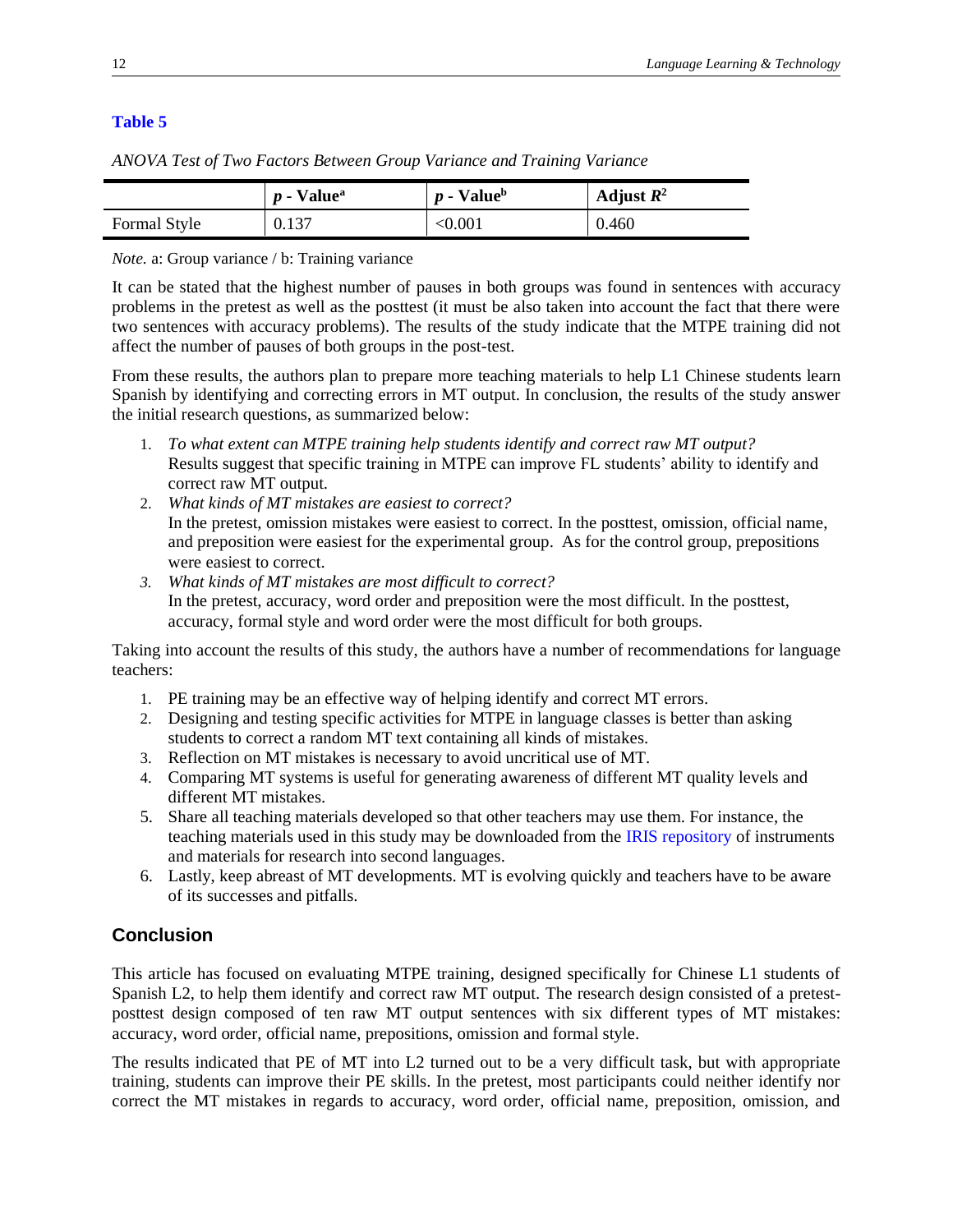formal style. They edited more than was required, even words that were correct. The pretest showed that language students did not know what to look for in the sentences and felt insecure about their language skills. In the posttest, the control group performance was similar to that of the pretest. In contrast, the trained experimental group performance showed statistically significant improvements in nine out of ten sentences in the posttest. Moreover, they spent less time in the posttest, they made fewer pauses, and their edits were more effective. Despite the satisfactory results of the study, some limitations need to be pointed out: the limited number of participants (eight for each group) and the limited time dedicated to training (10-hours of classes and self-study combined). It is likely that the results would have been even better with more time and class sessions.

As for the training proposal, the study demonstrated that training for specific MT mistakes and considering different levels of difficulty may be a suitable approach to PE training. If students are trained in specific error types, they can gain practice and experience in spotting and solving errors. Development of MTPE skills requires focused attention and advanced reading comprehension skills, considered valuable skills for language learning. PE activities might help lecturers gain a greater understanding of students' problems and be useful for FL learning. Results show that repeated practice detecting and correcting MT focused on specific error types is successful. FL students are used to detecting grammar errors in their language exercises, so language teachers could apply this methodology to the detection of MT mistakes. Specific training in MTPE may also be a way go beyond demonizing MT and turn it into a didactic tool useful for practicing specific areas of a language, as well as a method to raise students' awareness of the perils of using MT without criteria. Future studies should investigate training for different language combinations, different levels of language competence, and different types of MT mistakes.

#### **Acknowledgements**

This work was partly supported by the DESPITE-MT project "Description of Posteditese in Machine Translation," grant number PID2019-108650RB-I00 [MICINN], and the Jiangsu Provincial Double-Innovation Doctor Program (JSSCBS20211063).

#### **References**

- Anderson, D. D. (1995). Machine translation as a tool in second language learning. *CALICO Journal*, *13*(1), 68–97. <https://eric.ed.gov/?id=EJ522959>
- Belam, J. (2003). Buying up to falling down: A deductive approach to teaching post-editing. In *Proceedings of workshop on teaching translation technologies and tools, Ninth Machine Translation Summit*, (pp. 1–10). New Orleans, USA. <https://aclanthology.org/volumes/2003.mtsummit-tttt/>
- Clifford, J., Merschel, L., & Munné, J. (2013). Surveying the landscape: What is the role of machine translation in language learning? *@Tic. Revista D'innovació Educativa*, *10*, 108–121. <https://doi.org/10.7203/attic.10.2228>
- Fredholm, K. (2015). Online translation use in Spanish as a foreign language essay writing: Effects on fluency, complexity and accuracy. *Revista Nebrija de Lingüística Aplicada a la Enseñanza de las Lenguas*, *18*, 7–24.<https://doi.org/10.26378/RNLAEL918248>
- García, I., & Pena, M. I. (2011). Machine translation-assisted language learning: Writing for beginners. *Computer Assisted Language Learning*, *24*(5), 471–487. <https://doi.org/10.1080/09588221.2011.582687>
- Kliffer, M. (2005). An experiment in MT post-editing by a class of intermediate/advanced French majors. In *Proceedings of EAMT 10th Annual Conference* (pp. 160–165). European Association for Machine Translation[. https://aclanthology.org/2005.eamt-1](https://aclanthology.org/2005.eamt-1)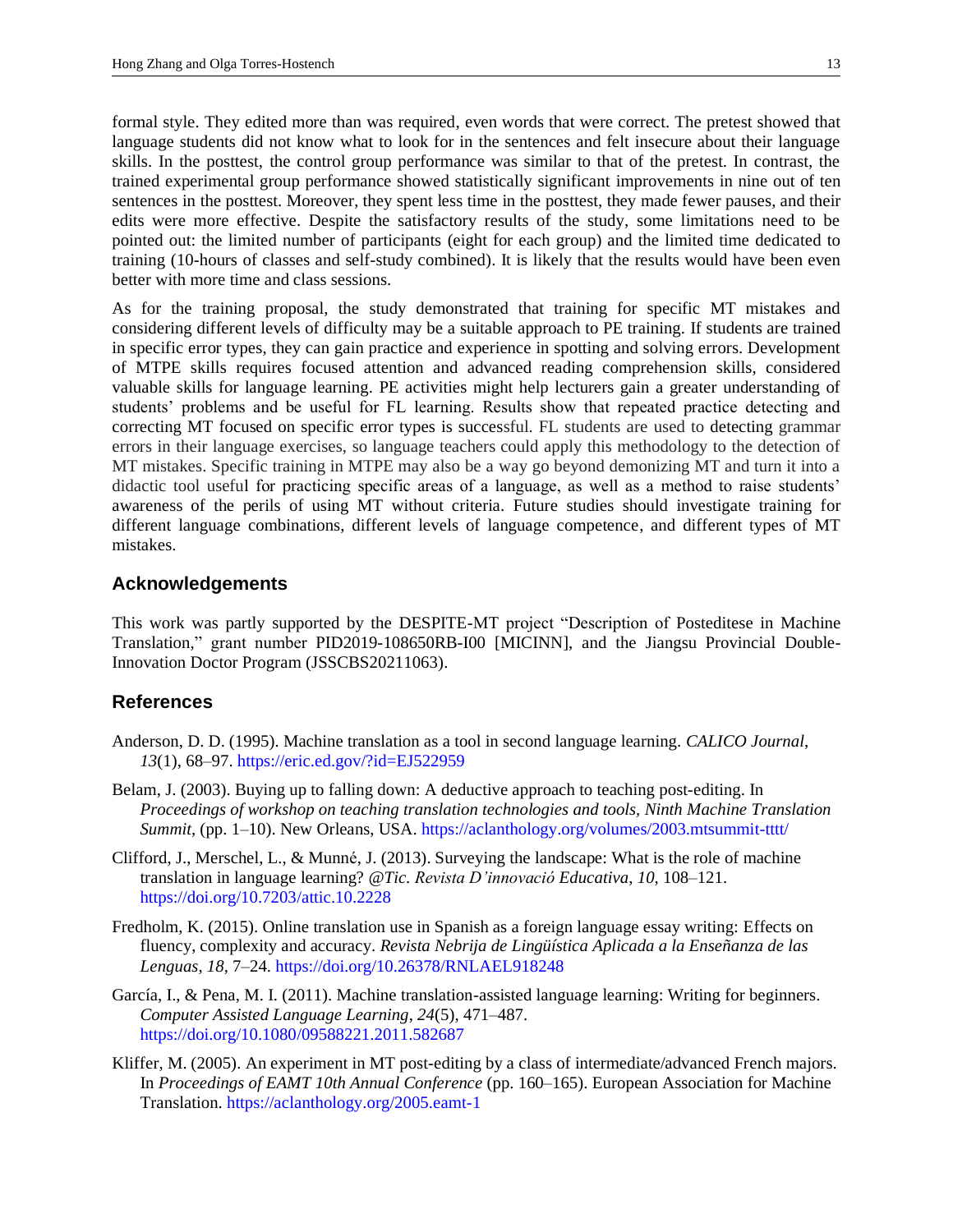- Kliffer, M. (2008). Post-editing machine translation as an FSL exercise. *Porta Linguarum Revista Internacional de Didáctica de las Lenguas Extranjeras*, *9*, 53–68. <https://doi.org/10.30827/Digibug.31745>
- Lacruz, I., Denkowski, M., & Lavie, A. (2014). Cognitive demand and cognitive effort in post-editing. In S. O'Brien, M. Simard, & L. Specia (Eds.), *Third workshop on post-editing technology and practice* (WPTP 2014) (pp. 73–84). AMTA. <https://doi.org/10.1184/R1/6473261.v1>
- Lewis, D. (1997). Machine translation in a modern languages curriculum. *Computer Assisted Language Learning*, *10*(3), 255–271. <https://doi.org/10.1080/0958822970100305>
- Loffler-Laurian, A. M. (1983). Pour une typologie des erreurs dans la traduction automatique. *Multilingual-Journal of Cross-Cultural and Interlanguage Communication*, *2*(2), 65–78. <https://doi.org/10.1515/mult.1983.2.2.65>
- Loffler-Laurian, A. M. (1985). Traduction automatique et style (machine translation and style). *Babel International Journal of Translation*, *31*(2), 70–76. <https://doi.org/10.1075/babel.31.2.03lof>
- Lommel, A., Uszkoreit, H., & Burchardt, A. (2014). Multidimensional quality metrics (MQM): A framework for declaring and describe translation quality metrics. *Revista Tradumàtica*, *12*, 455–463. <https://doi.org/10.5565/rev/tradumatica.77>
- Mackey, A., & Marsden, E. (2015). *Advancing methodology and practice: The IRIS repository of instruments for research into second languages.* Routledge.
- Niño, A. (2008). Evaluating the use of machine translation post-editing in the foreign language class. *Computer Assisted Language Learning*, *21*(1), 29–49. <https://doi.org/10.1080/09588220701865482>
- Niño, A. (2009). Machine translation in foreign language learning: Language learners' and tutors' perceptions of its advantages and disadvantages. *ReCALL*, *21*(2), 241–258. <https://doi.org/10.1017/S0958344009000172>
- Rico, C., Sánchez-Gijón, P., & Torres-Hostench, O. (2017). The challenge of machine translation postediting: An academic perspective. In G. Corpas Pastor & I. Durán Muñoz (Eds.), *Trends in E-tools and resources for translators and interpreters* (pp. 203–218). Brill Rodopi. [https://doi.org/10.1163/9789004351790\\_011](https://doi.org/10.1163/9789004351790_011)
- Sánchez-Gijón, P. & Torres-Hostench, O. (2014). MT post-editing into the mother tongue or into a foreign language? Spanish-to-English MT translation output post-edited by translation trainees. In S. O'Brien, M. Simard, & L. Specia (Eds.), *Third workshop on post-editing technology and practice. 11th conference of the association for machine translation in the Americas* (pp. 5–19). <https://aclanthology.org/2014.amta-wptp.1/>
- Schilperoord, J. (1996). *It's about time: Temporal aspects of cognitive processes in text production*. Rodopi.
- Sheng, L. (2006). *Curso de traducción del español al chino* (2nd ed.). Foreign Language Teaching and Research Press.
- Sycz-Opoń, J., & Gałuskina, K. (2017). Machine translation in the hands of trainee translators An empirical study. *Studies in Logic, Grammar and Rhetoric*, *49*(1), 195–212. <https://doi.org/10.1515/slgr-2017-0012>
- Zhang, H. (2016, Oct. 11–12). *Los errores de la traducción automática Chino > Español* [Paper presentation]. The 2nd International T3L Conference: Tradumatics, Translation Technologies & Localisation, Barcelona, Spain.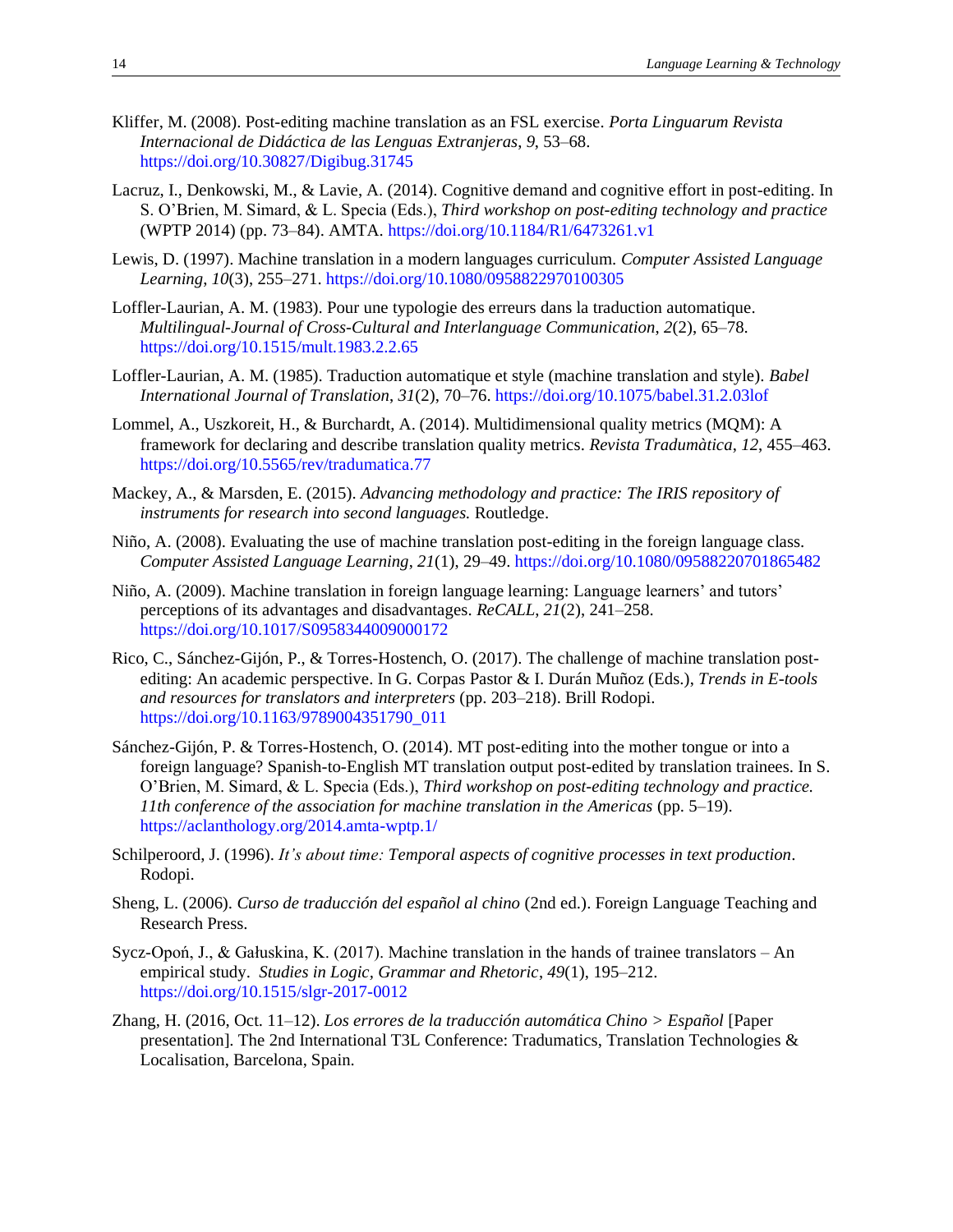Zhang, H. (2017, March 12–16). *The use of machine translation to test Chinese students' knowledge of Spanish* [Paper presentation]. LICTRA 2017 Translation 4.0: Intracultural and Intralinguistic Features in the Subtitling Process, Leipzig, Germany.

## <span id="page-14-0"></span>**[Appendix](#page-2-0)**

# **Sentences to be Post-edited by Participants [Source sentences from Sheng (2006)]**

| <b>SENTENCE (L1)</b> |                                                                                    | <b>MACHINE</b><br><b>TRANSLATION</b>                                                                                                                                                                                          | <b>SOLUTIONS</b>                                                                                                                                                                                                                                                                             |
|----------------------|------------------------------------------------------------------------------------|-------------------------------------------------------------------------------------------------------------------------------------------------------------------------------------------------------------------------------|----------------------------------------------------------------------------------------------------------------------------------------------------------------------------------------------------------------------------------------------------------------------------------------------|
| $\mathbf{1}$         | 敬请光临。此致敬<br>礼。<br>[Contexto: final de una<br>carta formal 邮件结1                     | Por favor. Ven. Atentamente.                                                                                                                                                                                                  | Error type: REGISTRO<br><b>FORMAL</b><br>Solution:<br>Confiamos en que podremos<br>contar con su presencia.<br>Atentamente.                                                                                                                                                                  |
| $\overline{2}$       | 以下简称"香蕉"。                                                                          | En lo sucesivo, "banana".                                                                                                                                                                                                     | <i>Error type:</i> OMISIÓN<br>Solution:<br>En lo sucesivo, llamado<br>"banana"                                                                                                                                                                                                               |
| 3                    | 在此意义上, 两国领<br>导人重申, 对于秘鲁<br>和中国来说, 加强太<br>平洋领域作为下个世<br>纪最具活力的地区的<br>地位是其必要的目<br>标。 | En este sentido, los dos<br>estadistas reiteraron que para<br>el Perú y China, fortalecer la<br>consolidación del próximo<br>siglo como la región mayor<br>dinámica de la cuenca del<br>Pacífico es su objetivo<br>necesario. | Error type: ORDEN DE<br><b>PALABRAS</b><br><i>Solution:</i><br>En tal sentido, los dos<br>estadistas reiteraron que para<br>el Perú y China, es un objetivo<br>necesario la consolidación de<br>la zona de la cuenca del<br>Pacífico como la de mayor<br>dinamismo para el próximo<br>siglo. |
| 4                    | 大学校长                                                                               | Presidente de la Universidad                                                                                                                                                                                                  | Error type: NOMBRE<br><b>OFICIAL</b><br>Solution:<br>Rector de la Universidad                                                                                                                                                                                                                |
| 5                    | 一般来说, 当年的酒<br>或者年份少的酒价格<br>低一些。                                                    | En general, el precio del vino<br>o vinos de baja calidad es<br>menor.                                                                                                                                                        | Error type: PRECISIÓN<br>Solution:<br>En general, los vinos del año o<br>vinos jóvenes, son más<br>baratos.                                                                                                                                                                                  |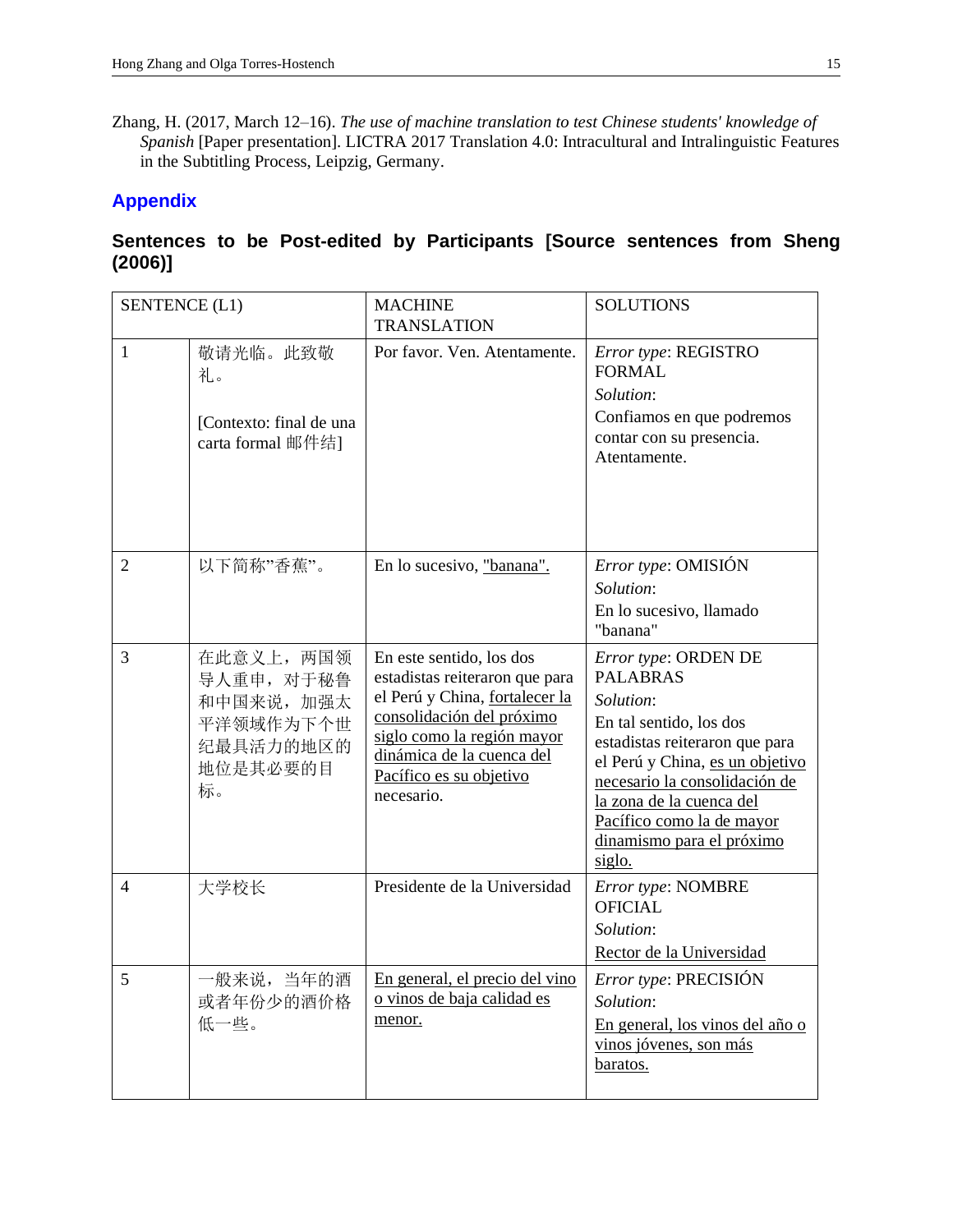| 6 | 这就是三音石: 站立<br>于第一块石板上击<br>掌,可听到回音一<br>声;于第二块石板上<br>击掌,可听到回音两<br>声;于第三块石板上<br>击掌, 可听到回音三<br>声。  | Esta es la piedra de tres<br>tonos: de pie en la primera<br>placa de piedra, puede<br>escuchar el eco, en la<br>segunda, puede escuchar dos<br>ecos, en la tercera, puede<br>escuchar el eco tres veces.                                                                                                                                              | <i>Error type:</i> OMISIÓN<br>Solution:<br>Esta es la piedra de tres tonos:<br>de pie en la primera placa de<br>piedra, (y) si da una palmada<br>(palma), puede escuchar un<br>eco; si se coloca en la segunda<br>piedra y hace lo mismo, puede<br>escuchar dos ecos; de la misma<br>manera, en la tercera piedra,<br>puede escuchar el eco tres<br>veces.                                          |
|---|------------------------------------------------------------------------------------------------|-------------------------------------------------------------------------------------------------------------------------------------------------------------------------------------------------------------------------------------------------------------------------------------------------------------------------------------------------------|-----------------------------------------------------------------------------------------------------------------------------------------------------------------------------------------------------------------------------------------------------------------------------------------------------------------------------------------------------------------------------------------------------|
| 7 | 御花园在出口附近,<br>是故宫里最大的花<br>园。                                                                    | El Jardín Real está cerca de<br>la salida y es el jardín más<br>grande de la Ciudad<br>Prohibida.                                                                                                                                                                                                                                                     | Error type: NOMBRE<br><b>OFICIAL</b><br>Solution:<br>El Jardín Imperial está cerca<br>de la salida y es el jardín más<br>grande de la Ciudad Prohibida.                                                                                                                                                                                                                                             |
| 8 | 纪念活动闭幕式将于<br>周五晚七点在秘鲁天<br>主教大学文化中心举<br>行, 届时将由特邀嘉<br>宾埃弗赖因·克里斯<br>托博士做讲座。                      | La ceremonia de clausura de<br>la conmemoración se llevará<br>a cabo a las 7 pm el viernes<br>en el Centro Cultural de la<br>Universidad Católica, donde<br>el invitado especial Dr.<br>Evrein Cristo dará una<br>conferencia.                                                                                                                        | (There are no errors in this<br>sentence)                                                                                                                                                                                                                                                                                                                                                           |
| 9 | 过去十年深圳经济一<br>直维持两位数的增<br>速, 2017年地区生<br>产总值 (GRP) 同比<br>增长 13.8%, 在中国<br>南部地区城市中心经<br>济总量名列第一。 | En los últimos diez años, la<br>economía de Shenzhen ha<br>mantenido una tasa de<br>crecimiento de dos dígitos.<br>En 2017, el Producto Bruto<br>Regional (GRP) aumentó un<br>13,8% con respecto al mismo<br>período del año pasado,<br>ocupando el primer lugar en<br>la producción económica<br>total de los centros urbanos<br>en el sur de China. | Error type: PREPOSICIÓN<br>Solution:<br>En los últimos diez años, la<br>economía de Shenzhen ha<br>mantenido una tasa de<br>crecimiento de dos dígitos. En<br>2017, el Producto Bruto<br>Regional (GRP) aumentó en<br>un $13,8\%$ con respecto al<br>mismo período del año pasado,<br>ocupando el primer lugar en la<br>producción económica total de<br>los centros urbanos en el sur<br>de China. |
|   |                                                                                                |                                                                                                                                                                                                                                                                                                                                                       |                                                                                                                                                                                                                                                                                                                                                                                                     |